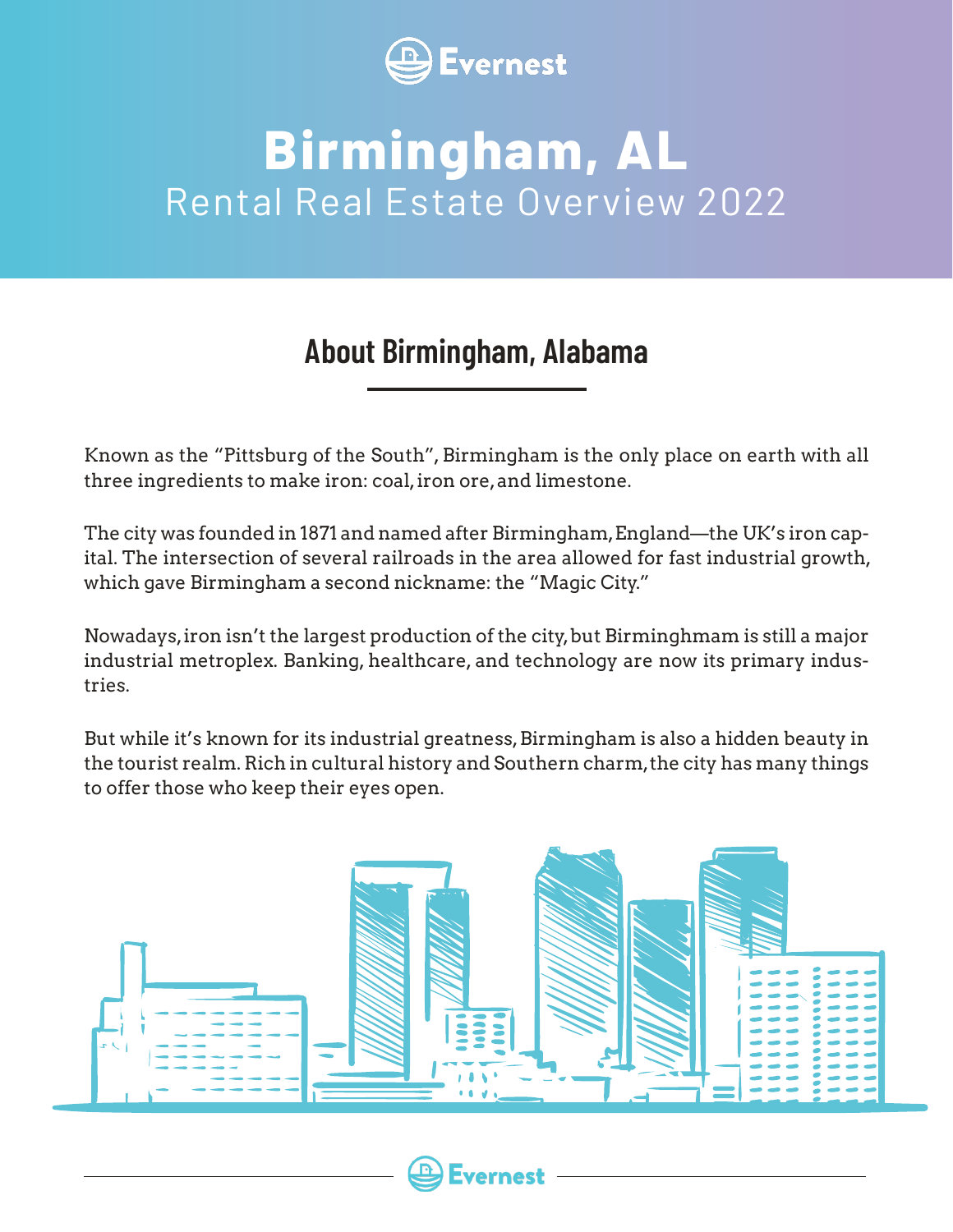

*\*200,733 as of the 2020 census in Birmingham proper; 1.1 million in the metro area. This makes Birmingham the second largest city and the largest metropolitan area in Alabama.*

#### **TOP [EMPLOYERS](https://www.bizjournals.com/birmingham/news/2021/07/28/list-birmingham-s-largest-employers.html) [TOP PAYING JOBS](https://www.zippia.com/advice/highest-paying-jobs-in-birmingham-al/)**

#### **Employer**

University of Alabama at Birmingham

Regions Financial Corp

Honda Manufacturing of Alabama

#### Publix

Brookwood Baptist Health

#### **Employer**

Physicians/ Surgeons

Internists

Chief Executives

Pediatricians

**Orthodontists** 

Family and General Practitioners

Nurse Anesthetists

Marketing Managers

Dentists

Petroleum Engineers

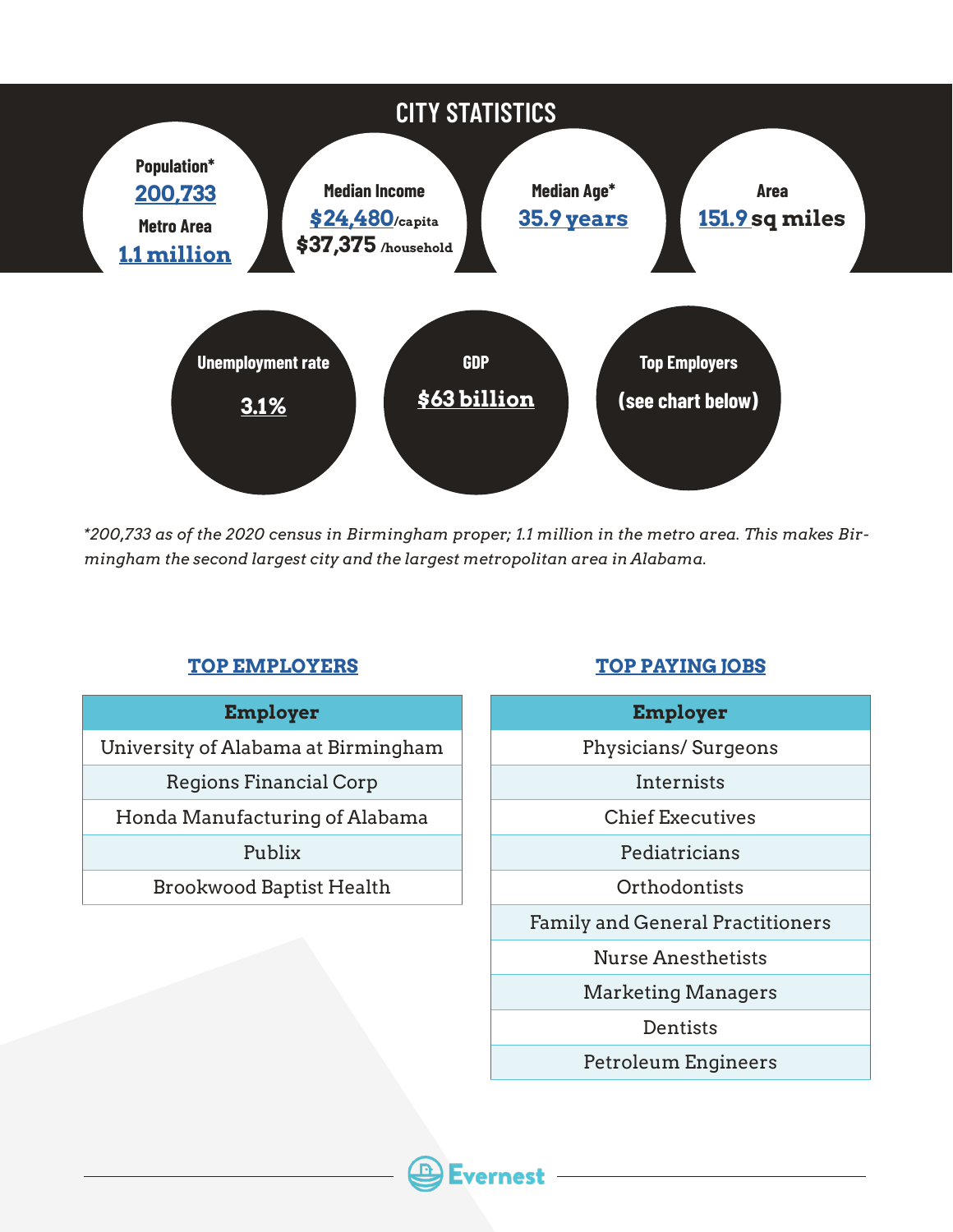## **BIRMINGHAM, ALABAMA REAL ESTATE MARKET STATISTICS**

| Neighborhoods                               | 1,237<br>as of February 2022<br>Homes for sale | <b>Median List Price</b>                      | Median Sold<br>Price                                        |
|---------------------------------------------|------------------------------------------------|-----------------------------------------------|-------------------------------------------------------------|
| Median Price per<br><b>Square Foot</b>      | 100%<br>Sale-to-List<br><b>Price Ratio</b>     | <b>Median Days</b><br>on Market               | \$1135<br><b>Median Rent</b><br>Price                       |
| 24.3%<br>1-Year<br><b>Appreciation Rate</b> | 13.26<br>Price-To-Rent<br>Ratio                | 8.50%<br><b>Percentage Of Vacant</b><br>Homes | <b>nmes</b><br>(up 4% over 2021)<br><b>Foreclosure Rate</b> |

## **Most Expensive Neighborhoods**

| Neighborhood                        |         | <b>Average Monthly Rent Median Real Estate Price</b> |
|-------------------------------------|---------|------------------------------------------------------|
| English Village                     | \$1,343 | \$844,223                                            |
| 20th St. S / Montgomery<br>Highway  | \$1,410 | \$561,726                                            |
| Forest Park/Redmont Park            | \$1,336 | \$514,502                                            |
| <b>Brook Highland</b>               | \$2,031 | \$447,071                                            |
| Cahaba Valley Rd /<br>Double Oak Ln | \$2,528 | \$419,920                                            |

## **Least Expensive Neighborhoods**

| Neighborhood                  |         | <b>Average Monthly Rent Median Real Estate Price</b> |
|-------------------------------|---------|------------------------------------------------------|
| Douglasville / Village Creek  | \$842   | \$51,745                                             |
| Kingston / Avon Park          | \$724   | \$57,639                                             |
| 15th Ave N / Shuttlesworth Dr | \$1,059 | \$61,545                                             |
| Inglenook / Bendale           | \$1,500 | \$68,611                                             |
| Lewisburg / Harriman Park     | \$859   | \$69,113                                             |

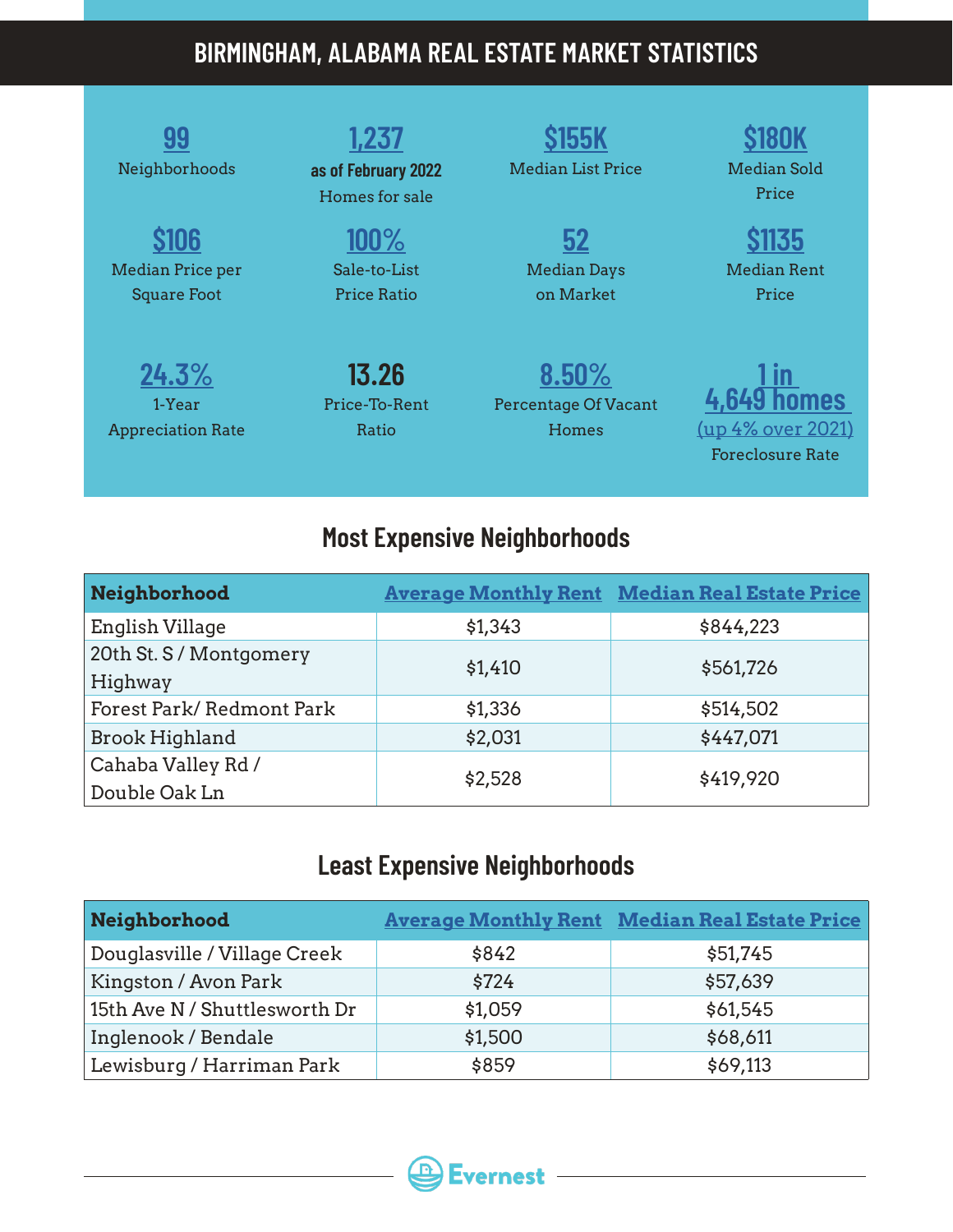| Zip Code |         | 1 year rent change: 5 year rent change: | <b>Typical rent:</b> |
|----------|---------|-----------------------------------------|----------------------|
| 35215    | $+3.4%$ | $+11.2%$                                | \$991                |
| 35040    | $+4.4%$ | $+13.5%$                                | \$1,322              |
| 35124    | $+4.5%$ | $+16.3%$                                | \$1,242              |
| 35235    | $+6.1%$ | $+18.2%$                                | \$1,151              |
| 35205    | $+6.2%$ | $+23.4%$                                | \$1,077              |

### **[Birmingham Zip Codes with the Highest YoY Rent Increases](https://stacker.com/alabama/birmingham/zip-codes-fastest-growing-rent-birmingham)**

### **LOOKING FOR AN INVESTOR-FRIENDLY AGENT?**

From finding access to off-market deals, to building a team, to knowing the right rental rates, buying properties in a new market can be tough as an investor. That's why we started Evernest Brokerage.

Invest in [some of the best real estate markets](https://www.evernest.co/locations/) in the United States without needing to be the expert. Working with Evernest's in-house brokerage team of investor-friendly Real Estate Agents is the simplest way to build a local team and grow your rental portfolio.



**All you have to do is fill out this [form](https://www.evernest.co/pocket-listings/) and one of our agents will reach out within 24 hours.**

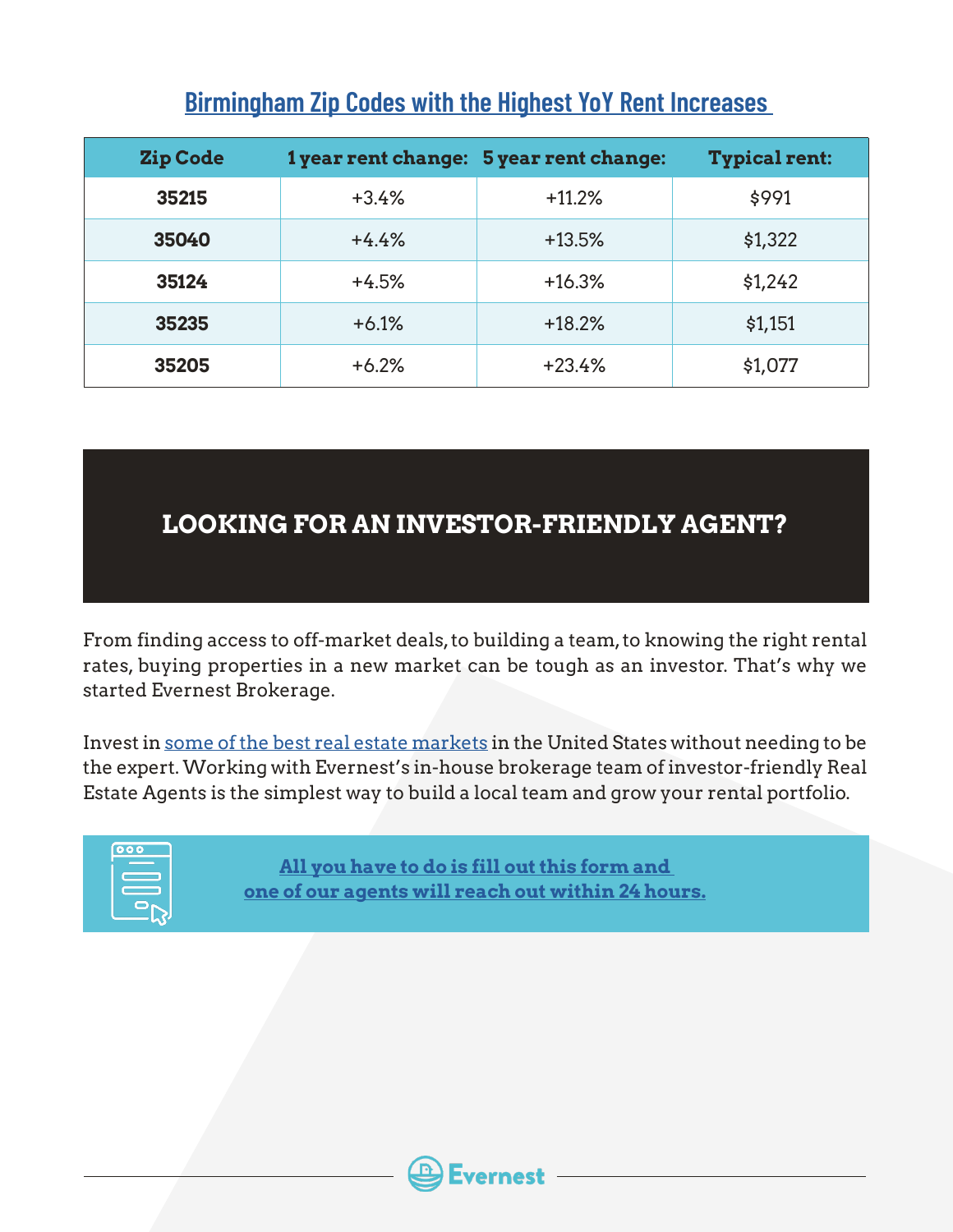## **FIVE REASONS** WHY BIRMINGHAM IS A GREAT PLACE TO BUY RENTALS

Birmingham isn't as well-known as many modern cities in the United States… So why invest here? The reasons to launch an investment journey in Birmingham are many, but here are our top 5 choices:



If you're looking for an investor-friendly city in terms of affordability, Birmingham certainly makes the cut.

The city has often ranked as one of the most affordable cities in the United States, making [Lending Tree's list](https://www.lendingtree.com/home/mortgage/best-cities-for-first-time-homebuyers/) of best cities for first-time home buyers, as well as [Forbes' list](https://www.forbes.com/sites/erincarlyle/2015/03/12/americas-most-affordable-cities-in-2015/?sh=79190c4115e6) of most affordable cities.

To sweeten the deal even more, Alabama boasts the *second-lowest property taxes* in the nation, only adding to the beauty of investing in an area like Birmingham.

As if that's not enough, the city has been named one of the top markets for real estate investors. Smart Assets specifically named the city a great place for [long-term](https://smartasset.com/data-studies/where-it-pays-off-to-buy-a-long-term-rental-property-2021) [investments](https://smartasset.com/data-studies/where-it-pays-off-to-buy-a-long-term-rental-property-2021).

According to the study:

*"The capital city of Alabama has the highest Home Affordability index score of all 120 cities in our study. Properties are relatively cheap in Birmingham, which had the fifth-lowest median home value in 2019 (\$98,800). Median housing costs were also relatively low compared to the median national household income (14.39%), fifth-lowest in our study.*"

With inflation throwing a wrench in many investment opportunities, buying real estate in a relatively affordable city can be a great way to keep investments safe.

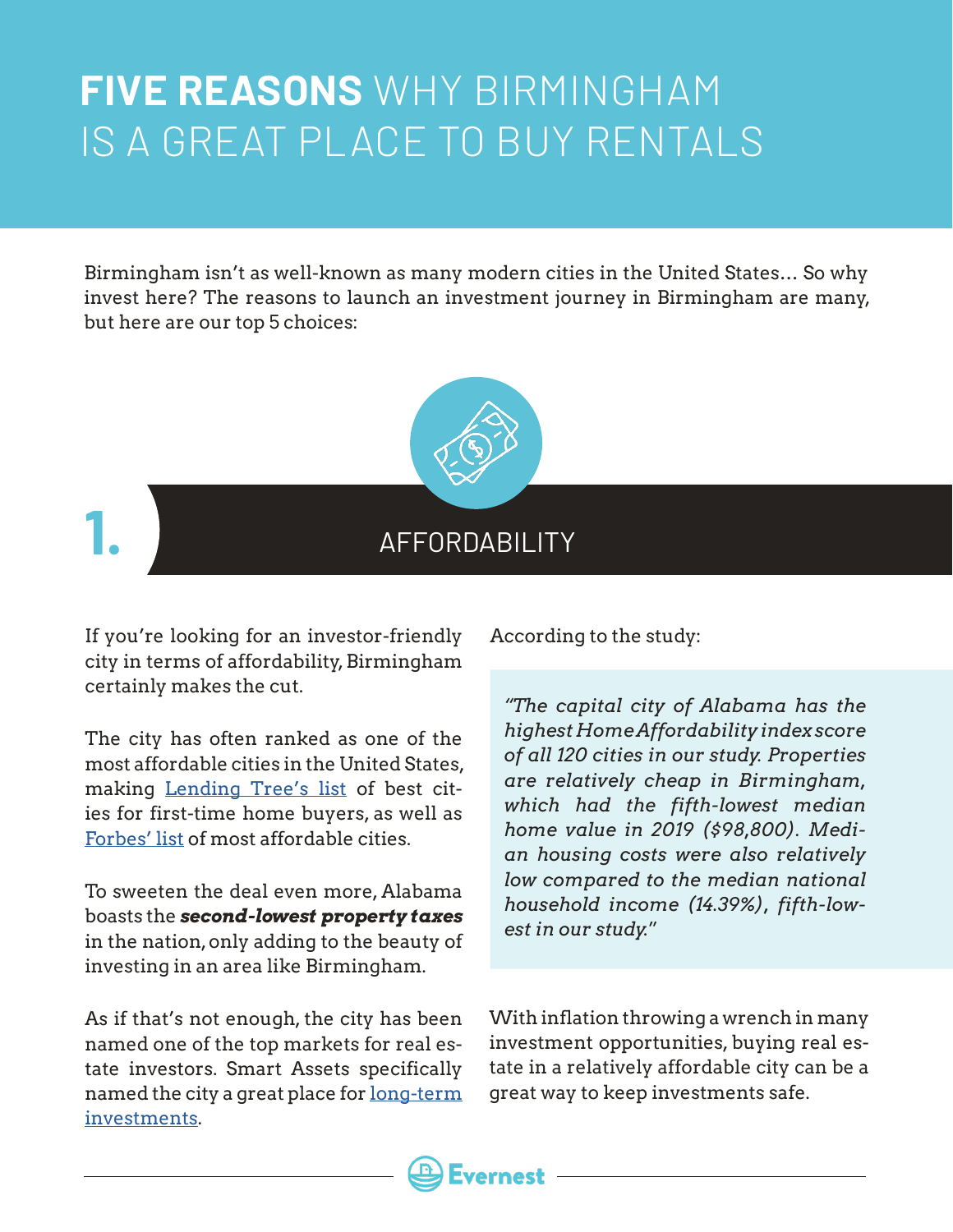

## EDUCATIONAL FOCUS

Five of Alabama's top ten high schools are located in Birmingham. [In this study,](https://bhamnow.com/2019/05/02/5-birmingham-schools-ranked-in-top-10-best-high-schools-in-alabama-by-u-s-news-world-report/) schools are ranked according to college readiness, math and reading proficiency, and graduation rate, among other qualifications.

These top schools are:

- Spain Park High School
- Vestavia Hills High School
- Oak Mountain High School
- Homewood High School
- Mt. Brook High School

In addition to these highly ranked schools, Birmingham has 292 Preschools, 157 Elementary Schools, 86 Middle Schools, 54 High Schools, 78 Public District Schools, and 290 Private Schools.

But Birmingham's educational focus doesn't end with high school. The University of Alabama at Birmingham (UAB) is "an internationally renowned, public doctoral research university and academic health center" and the city's top employer. ([Source](https://www.uab.edu/home/about/academic-accolades))

Other Higher Ed institutions around Birmingham include:

- University of Montevallo
- Miles College

rernest

- Strayer University Alabama
- Birmingham-Southern College
- Samford University

Great education is a wonderful sign for Birmingham's real estate future. With an affordable economy and good schools, the city presents itself as "no-brainer" for families looking to hedge against rising costs nationwide.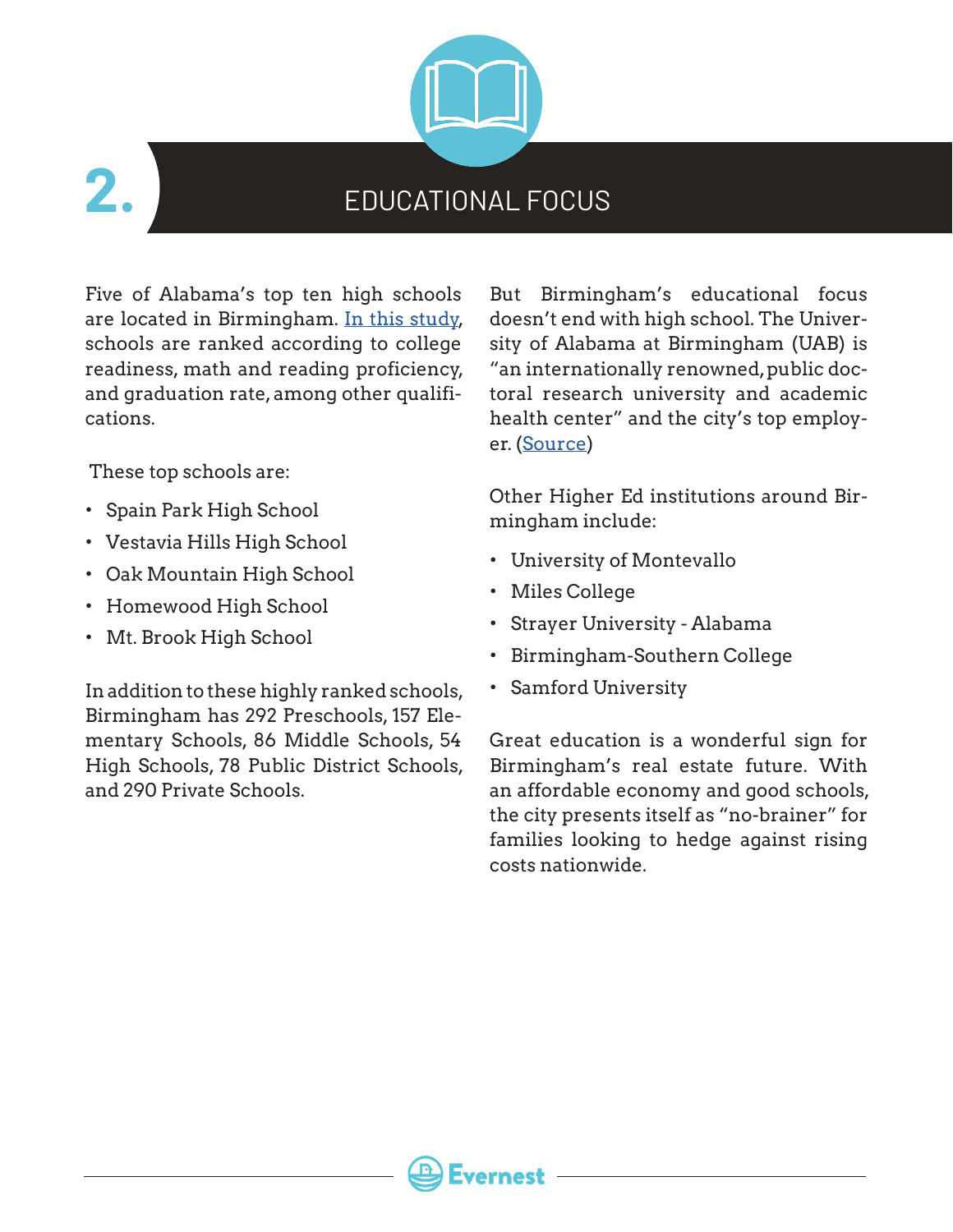

**3.**

### MAJOR ACCESSIBILITY

Birmingham has the southern charm of a small town with the accessibility of a much larger city. A few major accessibility points include:

#### **RAILWAYS**

While railroad travel isn't as common these days, Birmingham is still a significant railway hub. Multiple major railroads make their way through Birmingham, including:

- Burlington Northern Santa Fe Ry (BNSF)
- CSX Transportation, Inc (CSX)
- Norfolk Southern (NS)
- Alabama and Tennessee Railway, LLC (ATN)

#### **INTERSTATES**

There are multiple primary interstates that crisscross straight through Birmingham. These provide access to more than 80% of the U.S. population within a twoday drive of the city.

Some major interstates in Birmingham include:

- $\cdot$  I-20
- I-22
- I-59
- I-65
- $\cdot$  I-10

#### **AIR TRAVEL**

The Birmingham-Shuttlesworth International Airport offers 114 flights to 26 airports and 23 cities. While it's no Denver or Dallas, the airport is Alabama's largest air traffic hub. The size of the airport also makes it easier to navigate than other larger international airports.

Combine the air travel options with railroad and interstate access, and you've got a recipe for accessibility superior to that of many U.S. cities.

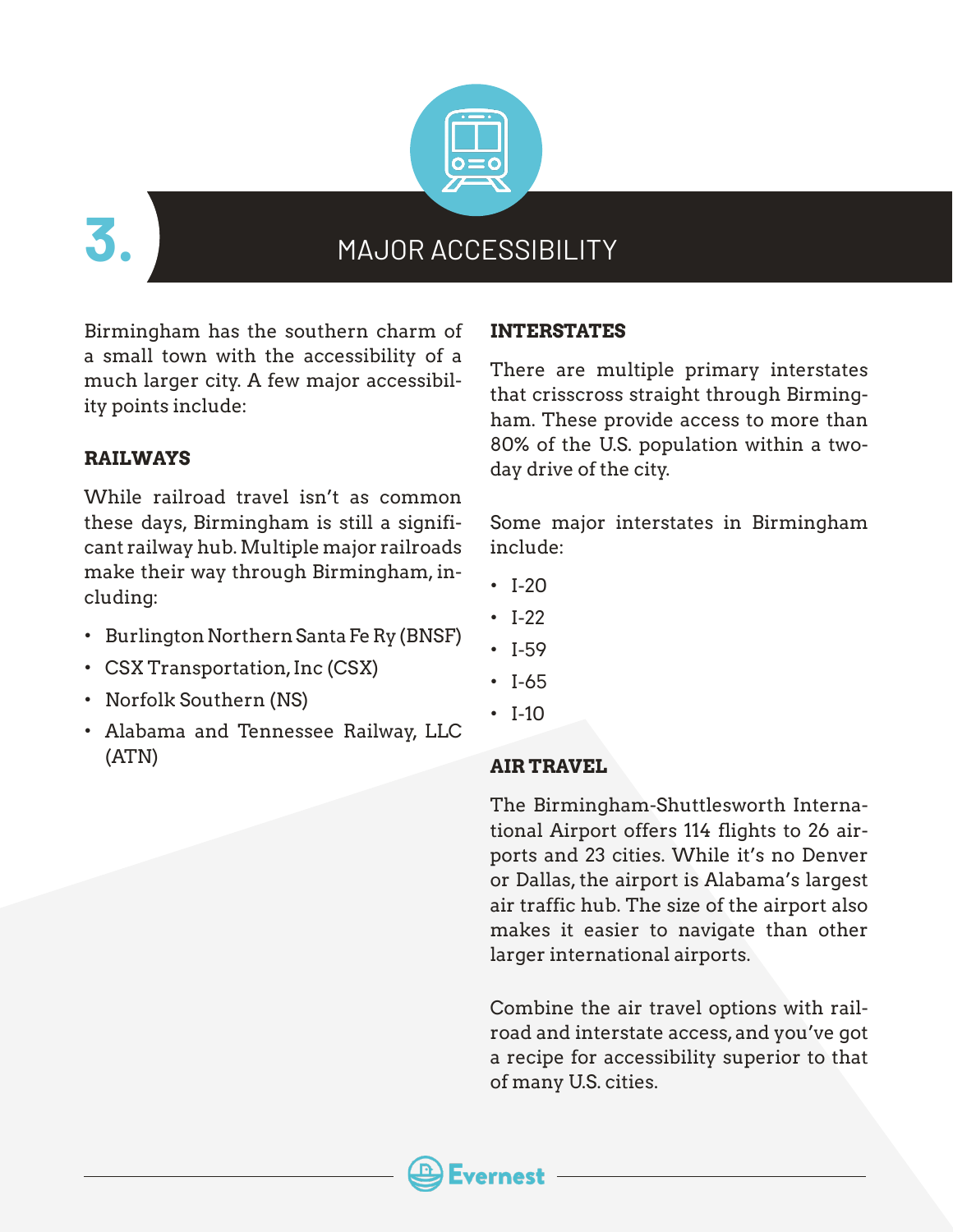



### DIVERSE ECONOMY

Since its founding, Birmingham has been a hub for industrial innovation and growth. While coal mining is no longer what the city is best known for, Jefferson County still produces [3.6 million tons of coal per](https://www.bizjournals.com/birmingham/morning_call/2015/05/coal-in-alabama-what-you-need-to-know.html#:~:text=Upon%20further%20examination%2C%20the%20Birmingham,operations%20concentrated%20in%20central%20Alabama.) [year](https://www.bizjournals.com/birmingham/morning_call/2015/05/coal-in-alabama-what-you-need-to-know.html#:~:text=Upon%20further%20examination%2C%20the%20Birmingham,operations%20concentrated%20in%20central%20Alabama.).

Outside of the coal industry, those who move to Birmingham can find work in many different sectors.

For example, Birmingham is the city with the most healthcare jobs nationwide, [ac](https://www.bizjournals.com/birmingham/news/2018/01/25/birmingham-named-no-1-metro-area-for-health-care.html)[cording to a 2018 analysis](https://www.bizjournals.com/birmingham/news/2018/01/25/birmingham-named-no-1-metro-area-for-health-care.html). This is an especially positive sign since healthcare-related work is high on the list of the [20 fastest](https://www.bls.gov/opub/ted/2020/5-out-of-20-fastest-growing-industries-from-2019-to-2029-are-in-healthcare-and-social-assistance.htm) [growing occupations](https://www.bls.gov/opub/ted/2020/5-out-of-20-fastest-growing-industries-from-2019-to-2029-are-in-healthcare-and-social-assistance.htm) projected for the decade of 2019 to 2029.

### **Will Birmingham see a tech revolution?**

According to a [recent study,](https://www.birminghamal.gov/wp-content/uploads/2017/08/CH9_EconomicBaseIndust.pdf) Birmingham is "transitioning from a traditional manufacturing to a knowledge economy". This bodes well for the tech scene, both in medical technology fields as well as the broader knowledge economy.

And sure enough - Birmingham's tech scene is growing by the day. [Amazon](https://www.al.com/business/2021/11/amazon-creating-900-alabama-jobs-with-major-birmingham-huntsville-montgomery-expansions.html) recently set up a logistics facility there, and tech incubators like [Innovation Depot](https://innovationdepot.org/) are poised to attract new startups.

[More tech companies](https://thetechtribune.com/9-best-tech-startups-in-birmingham/) in Birmingham include:

- Joonko
- Fleetio
- Fearless
- Shipt
- Prepaid2Cash
- IllumiCare
- Wyndy
- INFLCR

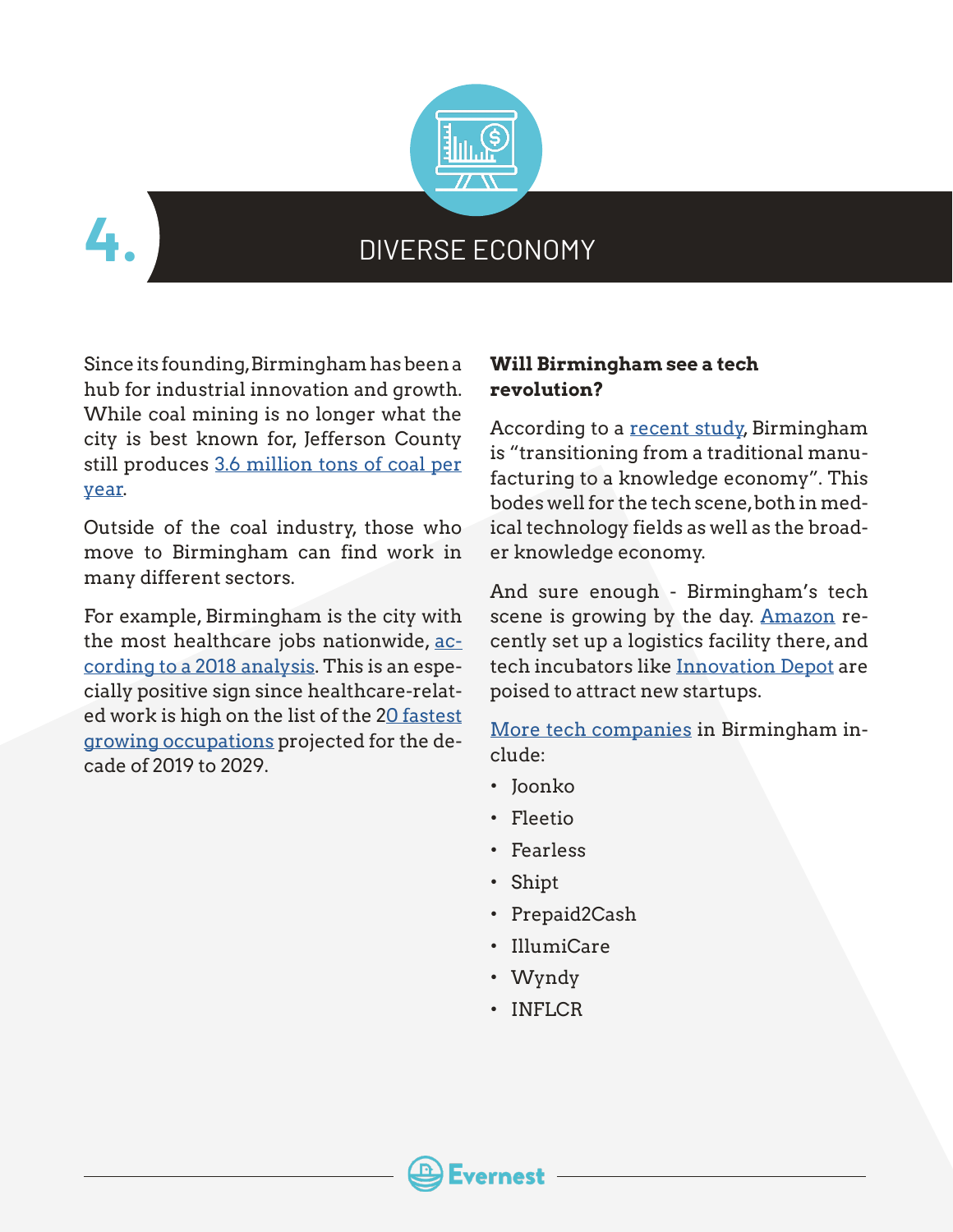The University of Alabama at Birmingham, one of the largest employers in the city, is commonly thought of as the connecting link between tech, healthcare, and higher education.

But tech and healthcare aren't the only industries keeping the economy of Birmingham alive. The city also has boasts jobs in [industries like:](https://www.city-data.com/us-cities/The-South/Birmingham-Economy.html)

> Tourism Finance Distribution Life Sciences Research Telecommunications



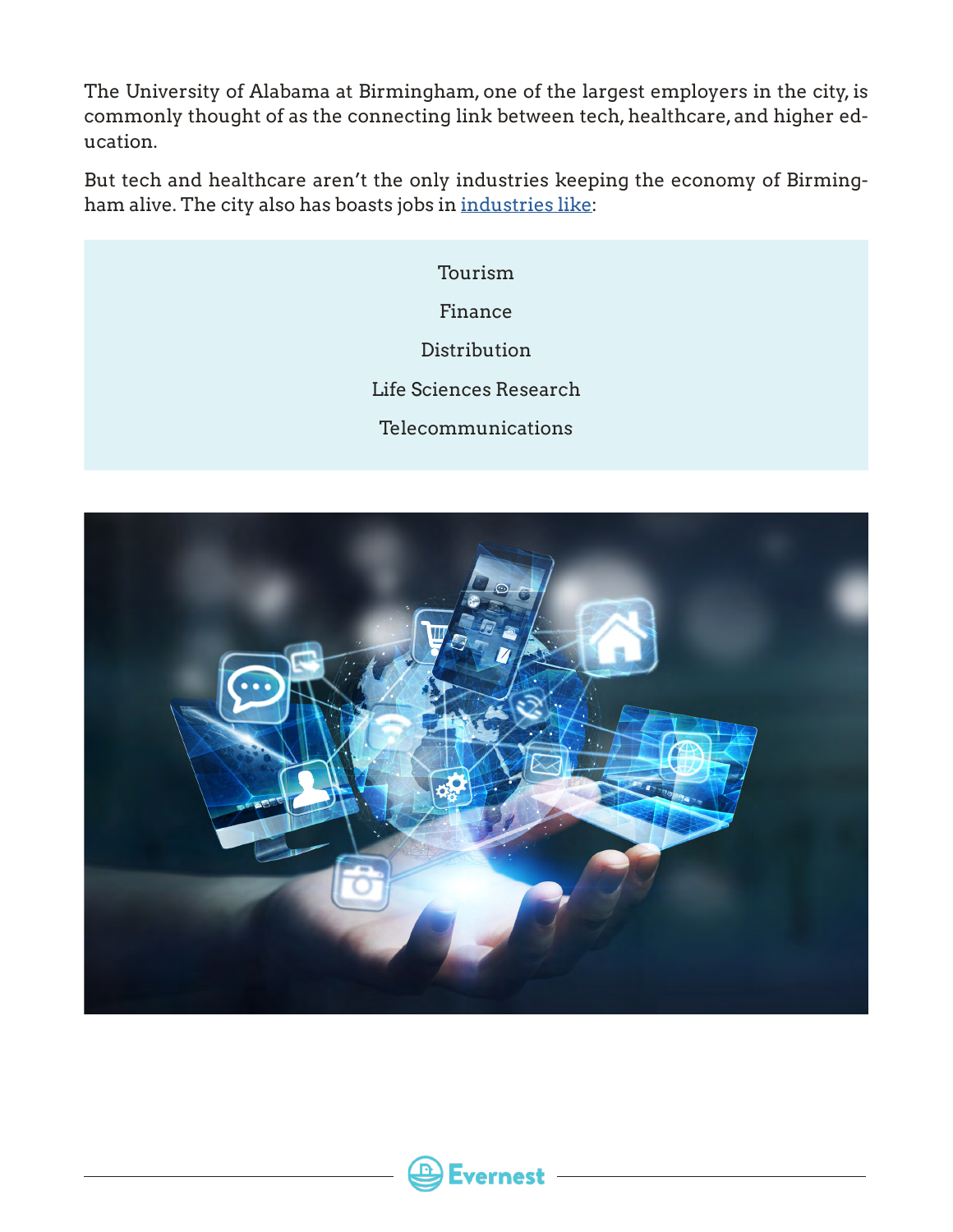

**5.**

## RICH CULTURE

#### **ART**

Birmingham has a great art scene, featuring beautiful old theaters, several art museums, statues and sculptures, and rich historical elements.

- The [Birmingham Museum of Art](https://www.artsbma.org/) features over 26,000 works, and hosts events year-round.
- The [Alabama Theatre](https://alabamatheatre.com/) was built in 1927 and still offers a wealth of creative performances to this day.
- The [Lyric Theatre](https://lyricbham.com/) (across the street from Alabama Theatre) features opera, symphony and ballet performances for the sophisticated art lover.
- Birmingham boasts the [world's largest](https://visitvulcan.com/about/) [cast iron statue:](https://visitvulcan.com/about/) the 56-foot-tall blacksmith of the Roman god, Vulcan.

#### **HISTORY**

For the history buff, Birmingham's background boasts an array of events that shaped Alabama and the entire US.

- Birmingham played a big part in the history of the civil rights movement and features a beautiful statue of [Mar](https://www.loc.gov/item/2010636983/)[tin Luther King](https://www.loc.gov/item/2010636983/) in Kelly Ingram Park.
- The city is also the [original home of Vet](https://nationalveteransday.org/)[erans Day celebrations](https://nationalveteransday.org/) and currently offers the largest Veterans Day parade in the US.
- [Sloss Furnace](https://www.slossfurnaces.com/), a National Historic Landmark, is the only restored 20th-century blast furnace.
- The [Barber Vintage Motorsports Muse](https://www.barbermuseum.org/)[ums](https://www.barbermuseum.org/) is one of the largest museums celebrating the history of motorcycles .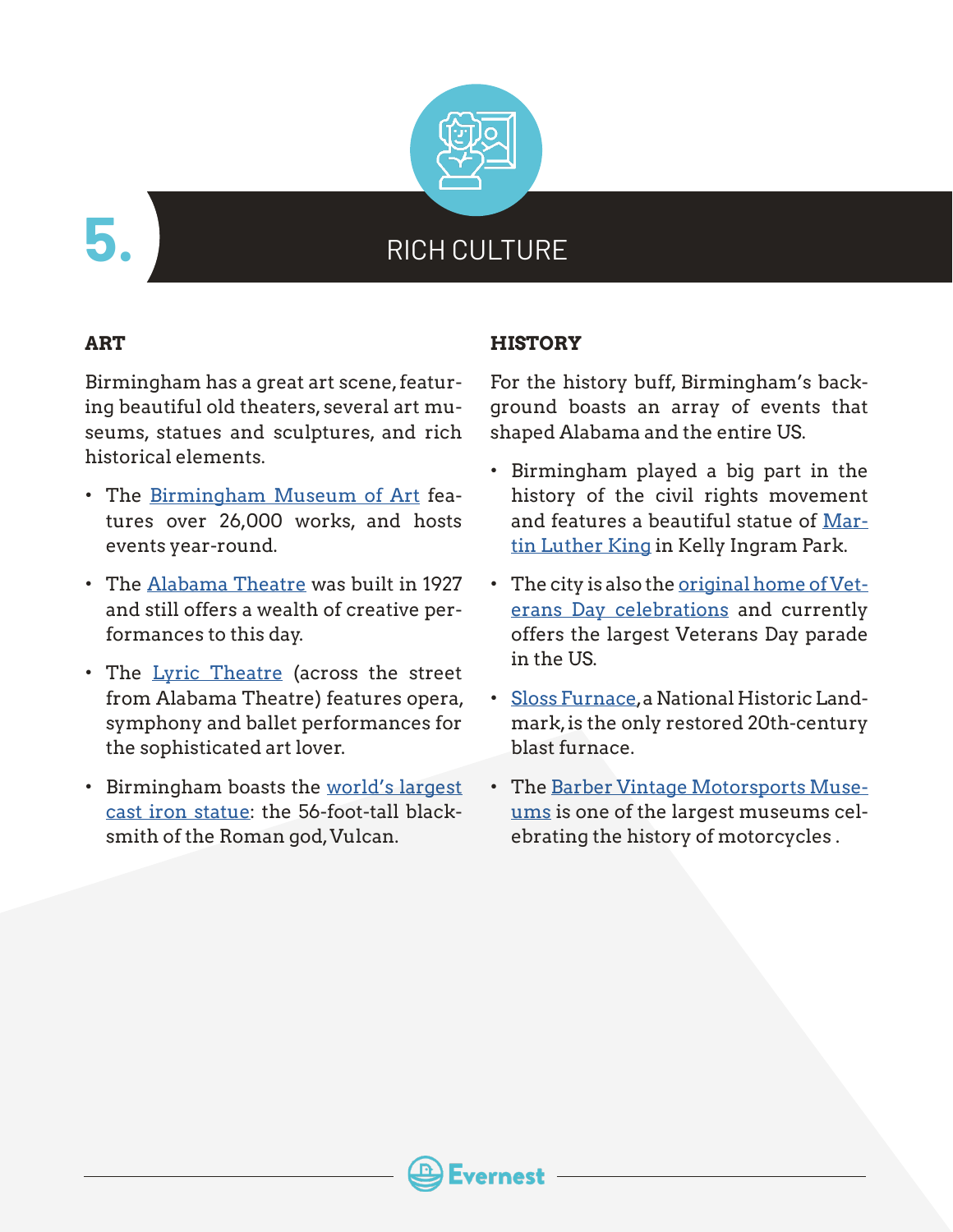#### **FOOD**

Who would have guessed that Birmingham is actually quite the food city? [Ac](https://www.al.com/bhammag/2017/10/here_are_the_top_55_dishes_you.html)[cording to locals,](https://www.al.com/bhammag/2017/10/here_are_the_top_55_dishes_you.html) it's always hitting the "underrated food towns" lists curated by national magazines.

In fact, in 2015 Zagat featured Birmingham as the [#1 'Next Hot Food City'](https://www.birminghamrestaurants.com/Reviews/EntryId/419/Hot-Food-City) in the US.

[Top Restaurants](https://southerntrippers.com/restaurants-in-birmingham-alabama/) in Birmingham include:

- SAW BBQ
- Highlands Bar and Grill
- El Barrio
- Gianmarco's
- Chez Fonfon
- John's City Diner
- Hot and Hot Fish Club



#### **OUTDOOR ENVIRONMENT**

While many cities have recently started working to intentionally incorporate "green space" into their environments, Birmingham has prioritized natural elements for years. In fact, it's currently #26 in the list of US cities with the most green space per capita (11,712 sq. ft. for each of the 1.1 million people in Birmingham and its surrounding metro areas, in case you're interested).

Some of Birmingham's prettiest parks include:

- [Red Mountain Park](https://redmountainpark.org/about/) (1,500 acres)
- [Oak Mountain State Park](https://stateparks.com/oak_mountain_state_park_in_alabama.html) (9,940 acres)
- [Vulcan Park and Museum](https://visitvulcan.com/about/) (10 acres)
- [Railroad Park](https://railroadpark.org/) (19 acres)
- [Ruffner Mountain Nature Preserve](https://ruffnermountain.org/)  (1,040 acres)
- [Birmingham Botanical Gardens](https://bbgardens.org/) (68 acres)
- [Birmingham Zo](https://www.birminghamzoo.com/)o (122 acres)

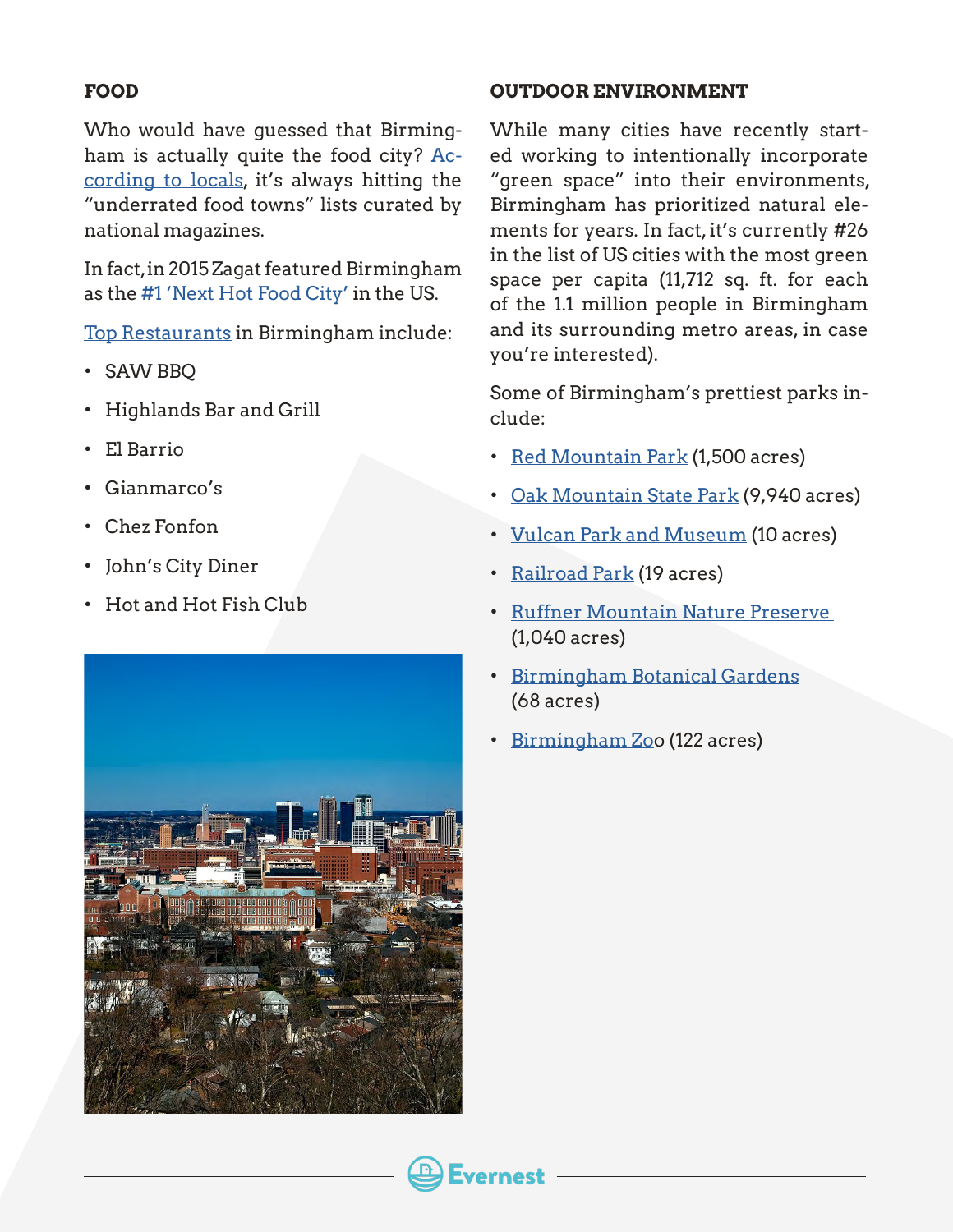## THINKING ABOUT INVESTING IN BIRMINGHAM? **HERE'S WHAT TO EXPECT.**

With high inflation wreaking havoc on many markets in the US, it's advantageous to invest in an area with low property taxes, great cost of living, and a diverse economy.

Since Birmingham has been a relatively stable economy for over 150 years, the city is likely to continue modernizing and attracting new buyers. The high concentration of healthcare jobs and the rapidly-growing tech scene will only scale this phenomenon.

But don't take our word for it. Here are a few articles from the past few years hinting at the wealth of value Birmingham has to offer:

- Ranked #7 Most Affordable Markets in the US  $\rm Zillow$  $\rm Zillow$
- Ranked #2 in Where to Buy a Home if You Can't Afford a Big Down Payment" - [Business Insider](http://www.businessinsider.com/where-to-buy-a-home-in-the-us-if-you-cant-afford-a-big-down-payment-2016-5)
- #3 Best Place for a Block Party - [Business Insider](http://www.bestplaces.net/docs/studies/blockparties_list.aspx)
- Birmingham Real Estate Market Moving in Right Direction - [Fortune Builders](https://www.fortunebuilders.com/birmingham-al-real-estate-market-trends-2016/)
- Ranked #1 Most Affordable City in America [Forbes](https://www.forbes.com/sites/erincarlyle/2015/03/12/americas-most-affordable-cities-in-2015/)

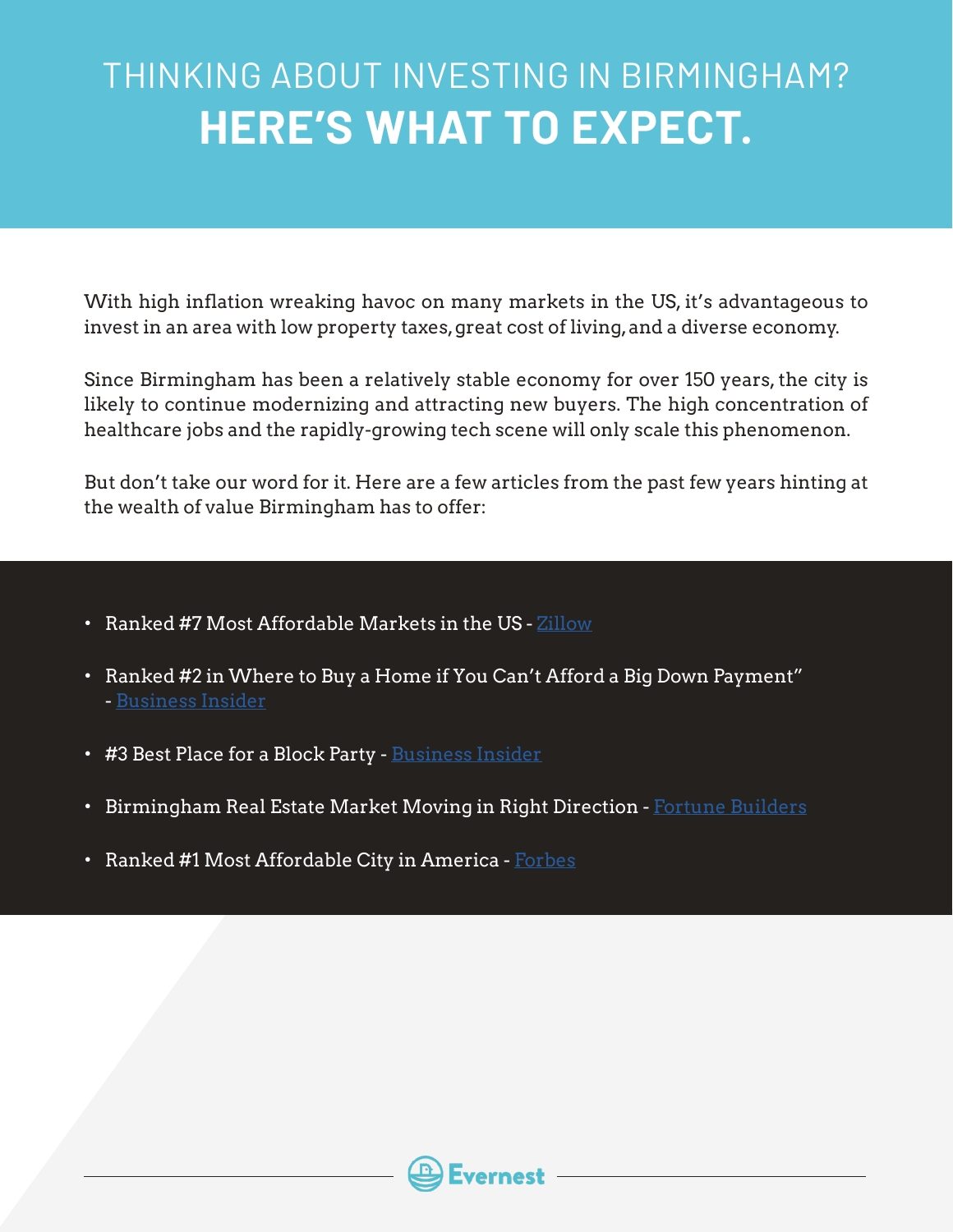# INVEST WITH **EVERNEST**

For the investor looking for a "hidden gem" in the real estate world, Birmingham is a great place to start. However, every investment opportunity comes with risk, which is even greater when you're breaking into a new market.

That's why it's crucial to have a team surrounding you as you build wealth and make investment decisions. Knowledgeable investment teams can help you avoid the common mistakes most investors make (and give you the extra boost of confidence to know you're making a smart investment decision.)

Here at **Evernest**, we've been investing in the Birmingham market since 2003. And not only that—we've also been [analyzing](https://podcasts.apple.com/us/podcast/the-birmingham-real-estate-investor/id1516929837) [and sharing our information](https://podcasts.apple.com/us/podcast/the-birmingham-real-estate-investor/id1516929837) about this opportunity-filled market for other investors to study.

Our local team can be your eyes and ears in the Birmingham real estate world, saving you hours of time (and a few headaches as well). We'll connect you with investor-friendly real estate agents and advisors to make your wealth-building journey smooth and successful.



**Ready to invest with the help of a qualified team? [LET'S TALK.](https://www.evernest.co/pocket-listings/)**

**Are you an investor not just limited to Birmingham or Alabama?** You can invest in [some of the best real estate markets](https://www.evernest.co/locations/) in the United States by working with Evernest's inhouse Brokerage team of investor-friendly Real Estate Agents. All you have to do is fill out this [form](https://www.evernest.co/pocket-listings/) and one of our agents will reach out within 24 hours.

**WWW.EVERNEST.CO**

Evernest is here to help you make the smartest investments in the most attractive markets.

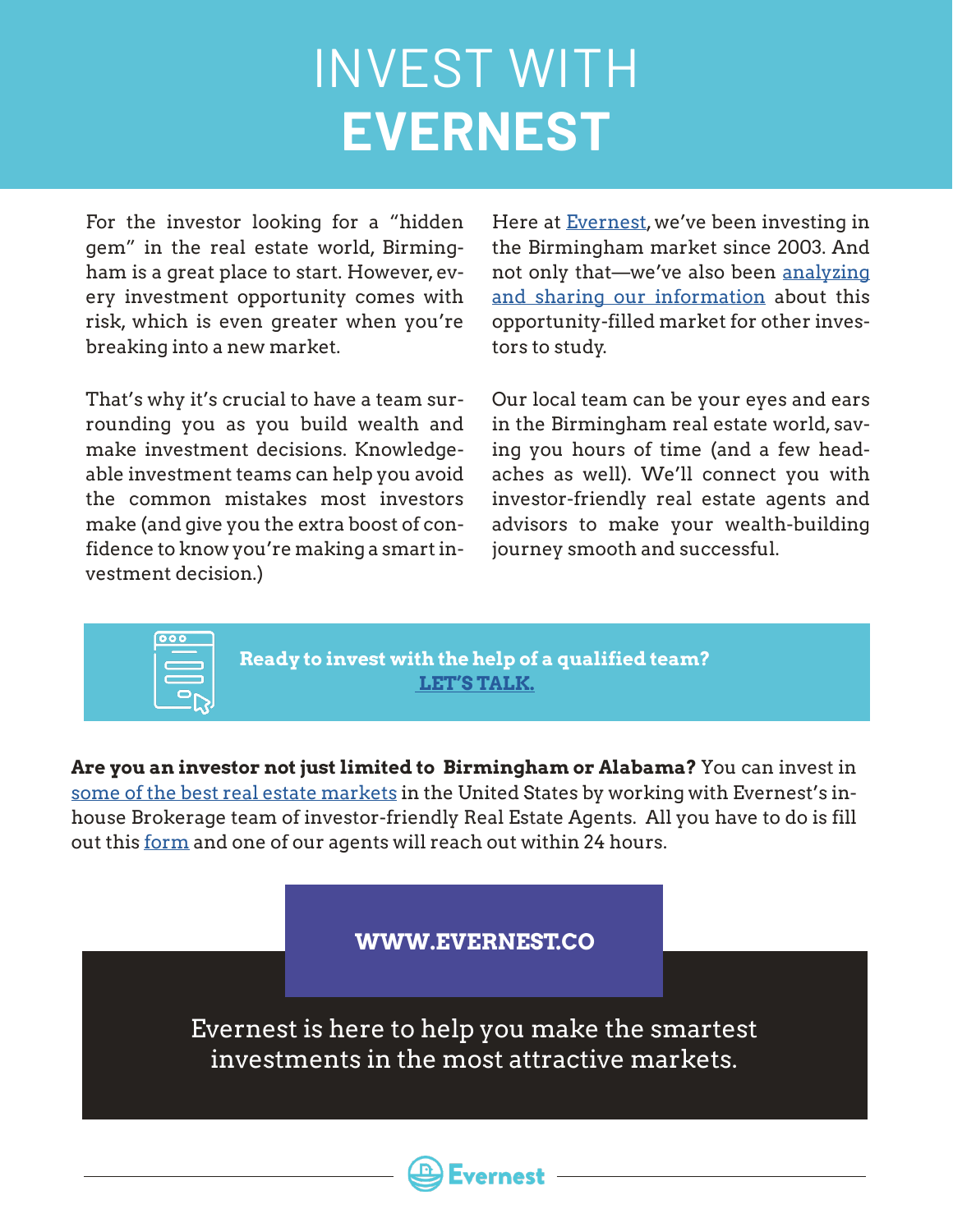# REFERENCES

https://www.wbrc.com/2021/08/12/birmingham-metro-area-counties-grow-over-last-decade-birmingham-now-2nd-largest-city/#:~:text=The%20Birmingham%20Metro%20population%20is,metro%20population%20and%20economic%20center.

<https://data.census.gov/cedsci/table?q=Birmigham,%20Alabama%20>

[https://www.deptofnumbers.com/unemployment/alabama/birmingham/#:~:tex](https://www.deptofnumbers.com/unemployment/alabama/birmingham/#:~:text=The%20BLS%20reported%20that%20the,now%208.9%20percentage%20points%20lower.)[t=The%20BLS%20reported%20that%20the,now%208.9%20percentage%20points%20](https://www.deptofnumbers.com/unemployment/alabama/birmingham/#:~:text=The%20BLS%20reported%20that%20the,now%208.9%20percentage%20points%20lower.) [lower.](https://www.deptofnumbers.com/unemployment/alabama/birmingham/#:~:text=The%20BLS%20reported%20that%20the,now%208.9%20percentage%20points%20lower.)

<https://fred.stlouisfed.org/series/NGMP13820>

<https://www.city-data.com/us-cities/The-South/Birmingham-Economy.html>

[https://www.bizjournals.com/birmingham/news/2021/07/28/list-birmingham-s-larg](https://www.bizjournals.com/birmingham/news/2021/07/28/list-birmingham-s-largest-employers.html)[est-employers.html](https://www.bizjournals.com/birmingham/news/2021/07/28/list-birmingham-s-largest-employers.html)

[https://www.realtor.com/realestateandhomes-search/Birmingham\\_AL/overview](https://www.realtor.com/realestateandhomes-search/Birmingham_AL/overview)

<https://www.point2homes.com/US/Average-Rent/AL/Birmingham.html>

<https://www.zillow.com/birmingham-al/home-values/>

[https://www.deptofnumbers.com/rent/alabama/birmingham/#:~:text=Birming](https://www.deptofnumbers.com/rent/alabama/birmingham/#:~:text=Birmingham%20Rental%20Vacancy%20Rate,according%20to%20Census%20ACS%20data)[ham%20Rental%20Vacancy%20Rate,according%20to%20Census%20ACS%20data](https://www.deptofnumbers.com/rent/alabama/birmingham/#:~:text=Birmingham%20Rental%20Vacancy%20Rate,according%20to%20Census%20ACS%20data)

<https://www.visittheusa.com/destination/birmingham>

<https://www.zillow.com/birmingham-al/home-values/>

[https://theculturetrip.com/north-america/usa/alabama/articles/the-10-best-things](https://theculturetrip.com/north-america/usa/alabama/articles/the-10-best-things-to-do-and-see-in-birmingham-al)[to-do-and-see-in-birmingham-al](https://theculturetrip.com/north-america/usa/alabama/articles/the-10-best-things-to-do-and-see-in-birmingham-al)

<https://learn.roofstock.com/blog/birmingham-real-estate-market>

<https://www.birminghamal.gov/about/>

[https://www.forbes.com/sites/erincarlyle/2015/03/12/americas-most-affordable-cit](https://www.forbes.com/sites/erincarlyle/2015/03/12/americas-most-affordable-cities-in-2015/)[ies-in-2015/](https://www.forbes.com/sites/erincarlyle/2015/03/12/americas-most-affordable-cities-in-2015/)

<https://www.zagat.com/v/birmingham-is-americans-next-hot-food-city>